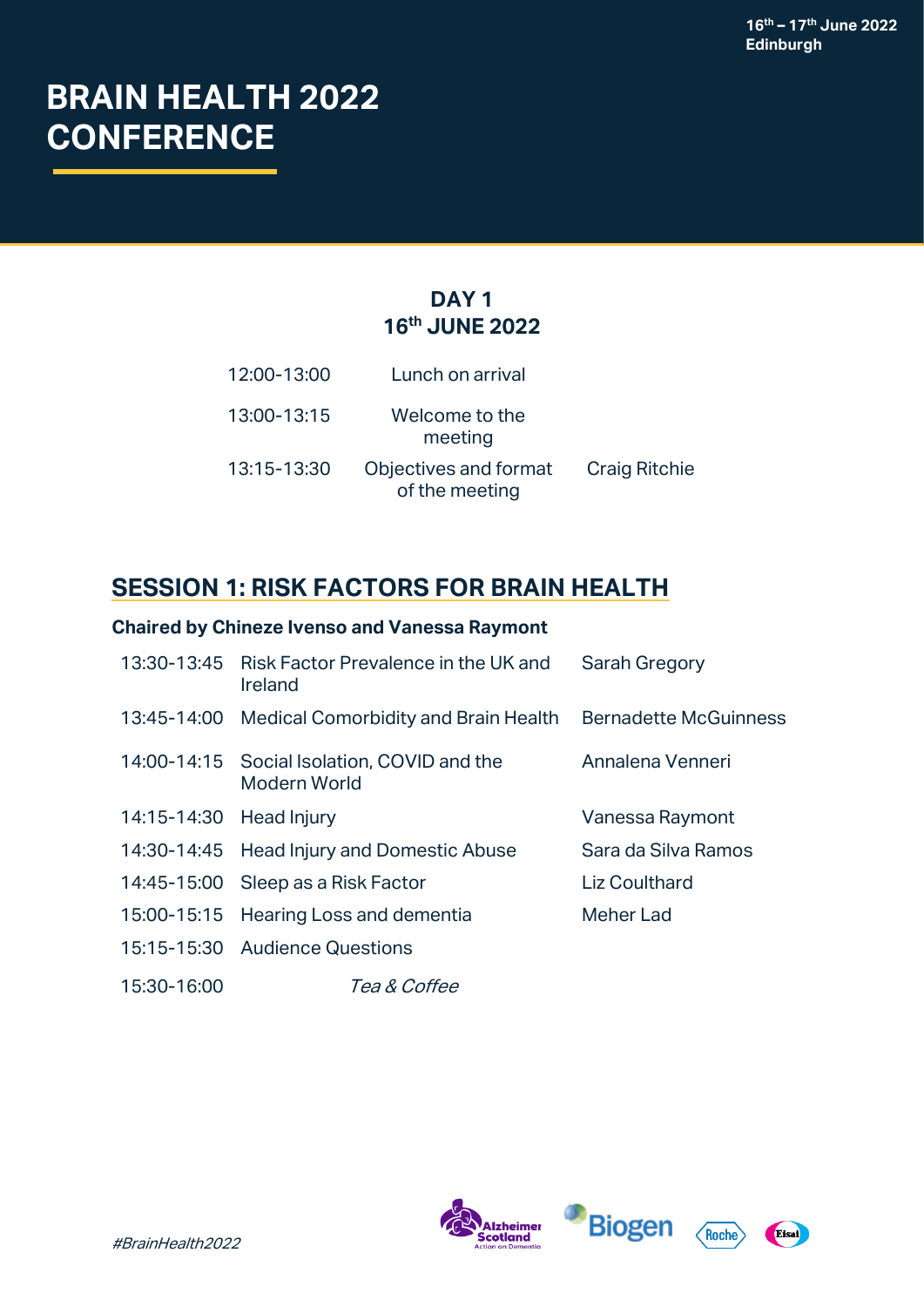# **SESSION 2: RISK FACTOR MODIFICATION**

### **Chaired by Catherine Pennington**

| 16:00-16:15 The MAP of Health Behaviour Change                              | <b>Vivien Swanson</b> |
|-----------------------------------------------------------------------------|-----------------------|
| 16:15-16:30 Motivational Interviews                                         | Ross Dunne            |
| 16:30-16:45 Primary Prevention: The STARS<br>Programme                      | Joanna Crispell       |
| 16:45-17:00 Pharmacological Intervention to Reduce Liz Coulthard<br>Amyloid |                       |
| 17:00-17:30 Group Discussion on Needs and<br>Challenges                     |                       |

## **KEYNOTE SPEAKER**

#### **Introduced by Craig Ritchie**

17:30-18:00 Brain Health in the USA Jeff Cummings

18:30-22:00 Drinks Reception & Dinner Playfair Library, Old College South Bridge, Edinburgh EH8 9YL





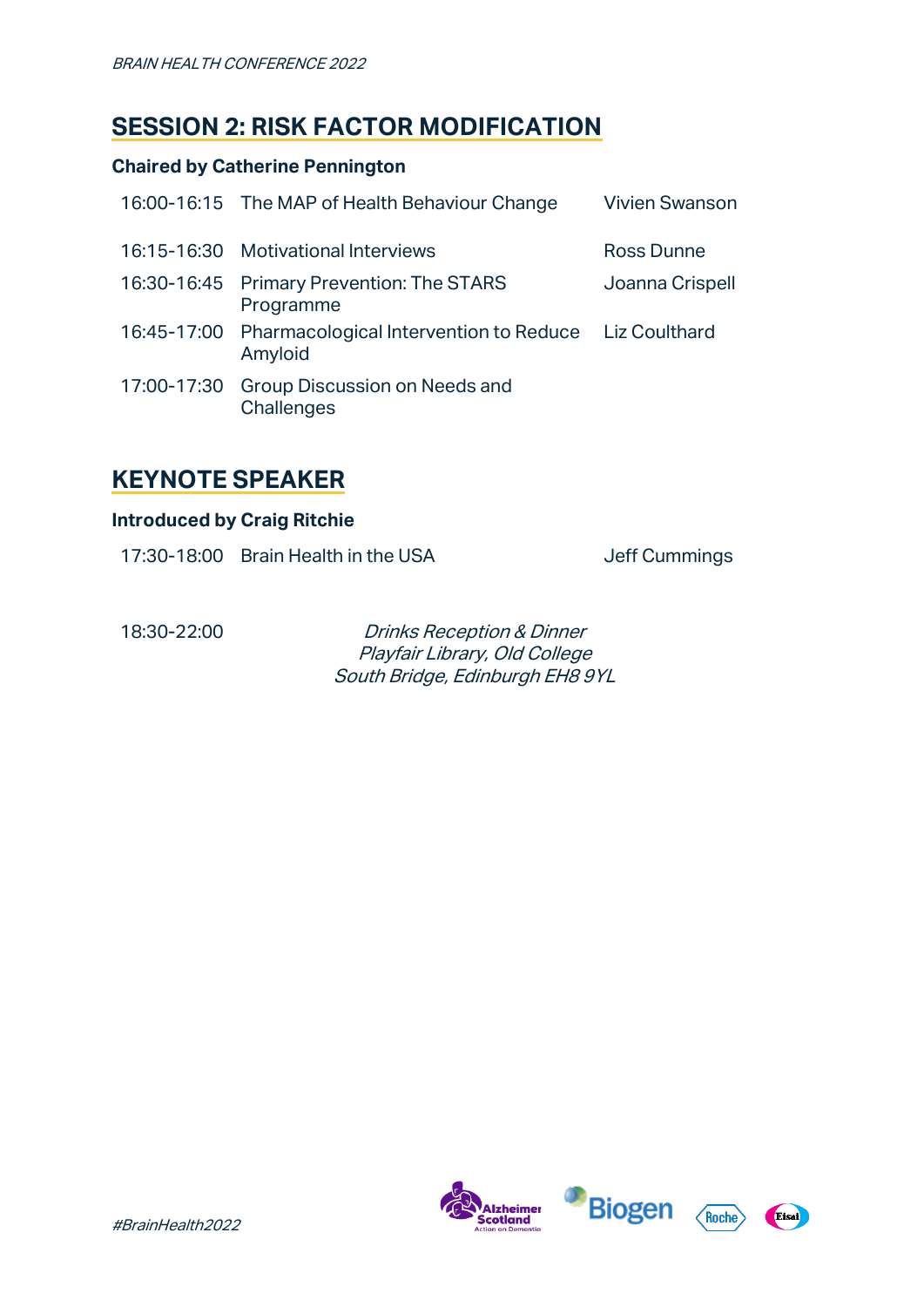## **DAY 2 17 th JUNE 2022**

| 08:00-0830  | Tea & Coffee on<br>Arrival |                      |
|-------------|----------------------------|----------------------|
| 08:30-08:45 | Summary of Day 1           | <b>Craig Ritchie</b> |

# **SESSION 4: THE SCIENCE BEHIND EARLY DETECTION**

### **Chaired by Clare Mackay**

| 08:45-09:15 Imaging Findings from PREVENT, EPAD<br>and BioBank        | <b>TBC and Ludovica</b><br>Griffanti |
|-----------------------------------------------------------------------|--------------------------------------|
| 09:15-09:45 Wet Lab Biomarkers                                        | Henrik Zetterberg                    |
| 09:45-10:00 Genetics and Epigenetics of Alzheimer's<br><b>Disease</b> | <b>Robert Hillary</b>                |

10:00-10:30 Tea & Coffee

# **SESSION 5: RISK DISCLOSURE: TO TELL OR NOT TO TELL**

#### **Chaired by Ross Dunne**

| 10:30-10:45 Risk Disclosure in MCI: An Overview | Stina Saunders |
|-------------------------------------------------|----------------|
| 10:45-11:00 First Do No Harm                    | Leonie Zisser  |
| 11:00-11:30 Audience Debate and Discussions     |                |

11:30-12:00 Tea & Coffee